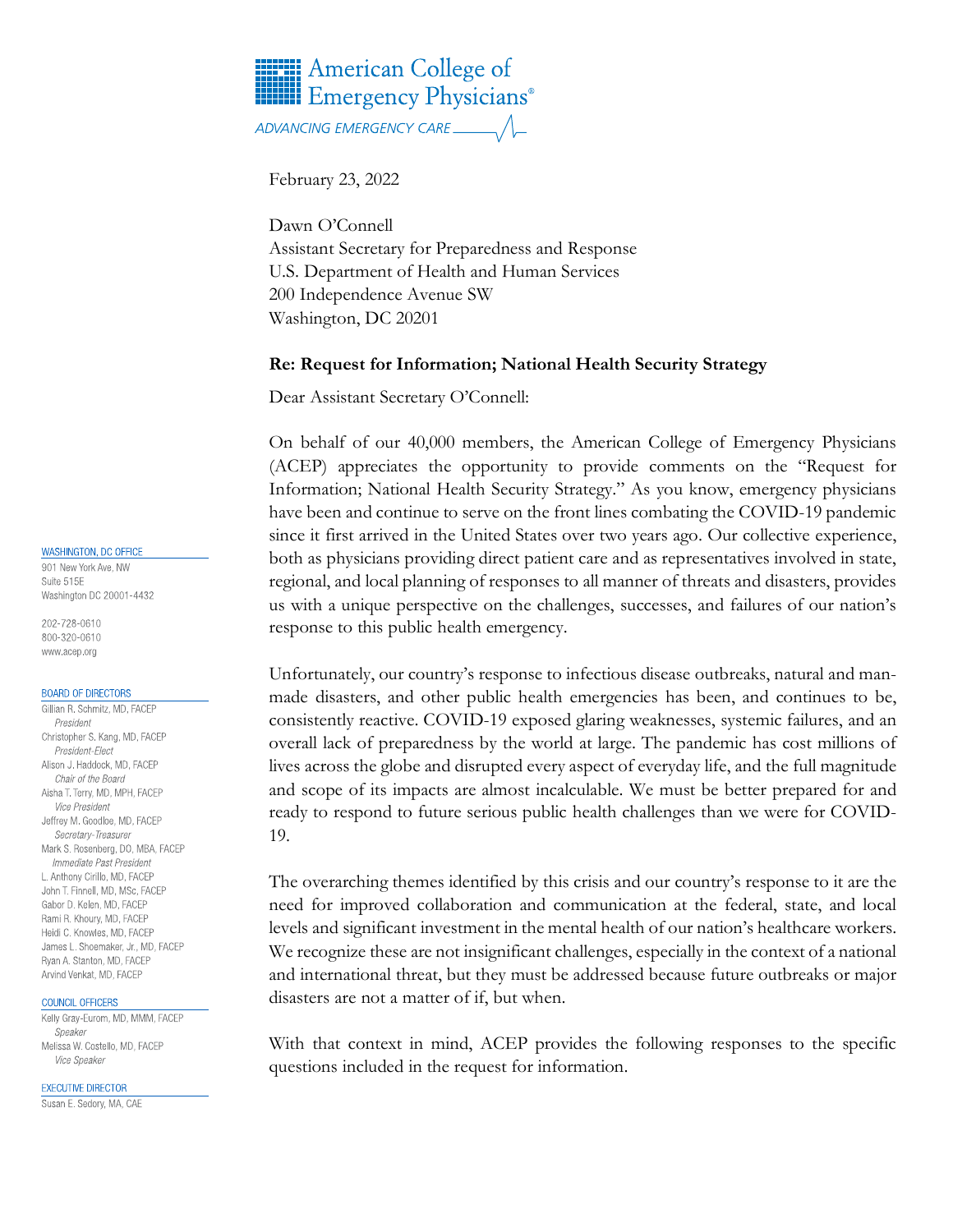### 1. What are the most critical national health security threats and public health and medical preparedness, response, and recovery challenges that warrant increased attention over the next five years?

There are numerous public health and medical preparedness and response challenges that we face both now and going forward. Among the weaknesses exposed by the COVID-19 pandemic is the continued lack of a sophisticated, integrated system for biosurveillance capabilities and public health data collection and reporting. Given technology that is currently available (and in many cases already in use at system, local, or state levels), it is incomprehensible that much of this data is still not publicly available in real-time or near-real-time. At present, syndromic surveillance is limited to those health departments and hospitals who 'want' to share their data, leaving large gaps in the data collected (for example, nearly the entire state of California does not participate). A truly interoperable, seamless exchange of health data should be standard practice in everyday health care delivery to be most effective in public health emergencies.

Current variations of rules and protocols regarding emergency response and patient treatment both within and between states leads to confusion among the public and a reduced capability to acquire the data that can best direct care. The lack of coordinated protocols and best practices provokes the spread of misinformation and an erosion of trust in institutions that will continue to interfere with the ability to develop and implement public health response and recovery plans.

Recent trends have commodified advance medical care to an increasingly singularly urban capacity. Rural hospitals cannot compete financially, so they have reduced services, including critical care, obstetrics, and in many areas, even general surgery. Increasingly, patients who need an appendectomy or other emergency procedure are transferred to larger urban centers. As hospitals have become overwhelmed with COVID-19 patients, the ability to transfer patients is inhibited by the lack of services offered at hospitals in more rural settings, therefore reducing access to services available to rural populations.

Another challenge we face is the unprecedented physical and emotional toll of the COVID-19 pandemic on frontline health care professionals—which has contributed to worsening physician mental health and increased levels of professional burnout. Optimal physical and mental well-being of physicians and other medical clinicians is necessary to ensure high-quality patient care. The stigma surrounding mental illness is a well-known barrier to seeking care among the general population, but it can have an even stronger impact among health care professionals. For most physicians, seeking treatment for mental health triggers legitimate fear of resultant loss of licensure (some state licensing boards continue to ask questions about clinicians' mental health histories or past treatment), loss of credentialing at your site of employment (for similar reasons), loss of income, professional reprisal, or other career setbacks. Such fears have deterred many from accessing necessary mental health care, leaving them to suffer in silence, or worse.

A [poll](https://www.acep.org/federal-advocacy/federal-advocacy-overview/regs--eggs/regs--eggs-articles/regs--eggs---october-29-2020/) from ACEP and Morning Consult released one year ago showed that despite the growing toll that serving on the frontlines of the COVID-19 pandemic was having on emergency physicians, many were still hesitant to seek mental health treatment. The results of the poll, conducted among a national sampling of emergency physicians, found:

• More than eight in 10 (87 percent) of emergency physicians reported feeling more stress since the start of the pandemic, with an additional 72 percent experiencing burnout on the job.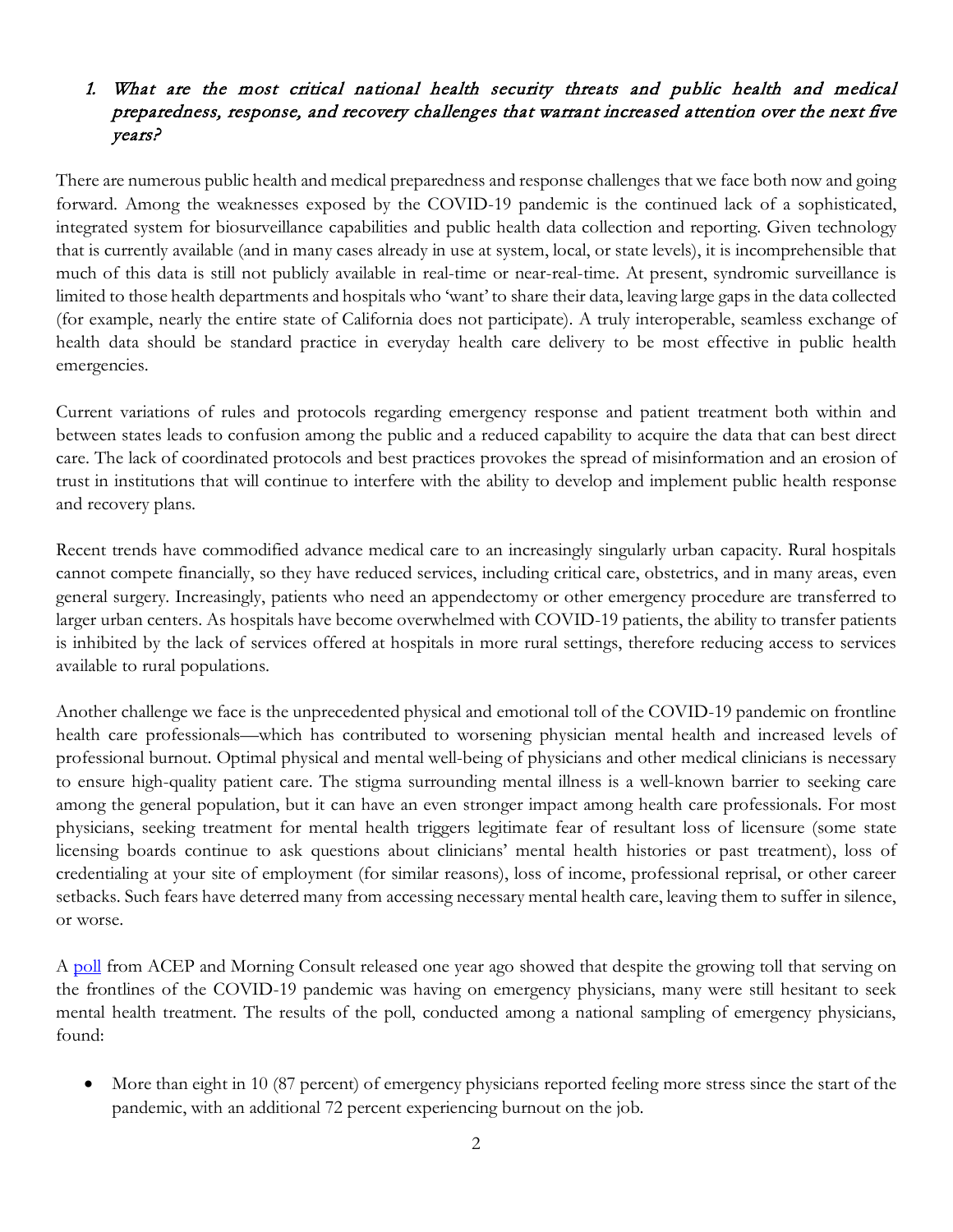- Despite increased levels of stress and burnout, nearly half (45 percent) of the nation's emergency physicians did not feel comfortable seeking mental health treatment.
- When it came to seeking mental health treatment, 73 percent of emergency physicians felt there was stigma in their workplace.
- Nearly three in five (57 percent) of emergency physicians reported they would be concerned for their job if they were to seek mental health treatment.
- More than a quarter (27 percent) reported they had avoided seeking mental health treatment in fear of professional repercussions.
- Emergency physicians who reported not seeking mental health treatments for fear of professional repercussions cited job security, professional stigma, and future job opportunities as their reasons.

While COVID-19 certainly exacerbated the stress and burnout of emergency physicians, those concerns, and the fear of seeking help, existed long before the pandemic. As a country, we must show support for emergency physicians and other health care providers for their mental well-being, not just as we continue to combat COVID-19, but long after this crisis has passed.

Finally, the COVID-19 response has created unprecedented challenges for the health care workforce and imposed significant strains on staffing operations. These challenges have led many to leave the health professions, retire early, or reconsider their career paths and avoid the public health workforce. The shortage of nurses, emergency medical technicians (EMTs), paramedics, and other healthcare workers will last well beyond the pandemic and will take decades to rebuild. Current reimbursement and quality requirements penalize institutions, therefore creating barriers to reduce the workload of nurses and support staff.

Such shortages also greatly exacerbate the issue of crowding and ED "boarding," a scenario where patients are kept in the ED for extended periods of time due to a lack of available inpatient beds or space in other facilities where the patient can be transferred. Empirical studies have shown boarding contributes to worse patient outcomes and increased mortality related to downstream delays of treatment for both high- and low-acuity patients. In addition to disrupting the ED workflow and creating operational inefficiencies, it often also creates additional dangers, such as ambulance diversion, increased adverse events, preventable medical errors, more walkouts by patients, lower patient satisfaction, violent episodes in the ED, and higher overall health costs.

Solving ED boarding is not an isolated emergency department issue but rather a hospital-wide imperative. Reducing boarding and mitigating its effects on all patients is critical in improving patient outcomes and their overall health, especially for those with mental or behavioral health needs. ED boarding challenges disproportionately affect patients with behavioral health needs who wait on average three times longer than medical patients because of these significant gaps in our health care system. Some research has shown that 75 percent of psychiatric emergency patients, if promptly evaluated and treated in an appropriate location – away from the active and disruptive ED setting – have their symptoms resolve to the point they can be discharged in less than 24 hours, further highlighting the need to provide timely, efficient, and appropriate mental health care. Many emergency physicians report that given ongoing shortages and the influx of patients (both COVID- and non-COVID-related) that ED boarding is at an all-time high. Adding to this challenge is the fact that EDs are also not subject to the same staffing ratio requirements as other parts of the hospital often are, and as a result, the ED too often becomes the only place in which to keep many patients. While we have shared ideas and suggestions with the Centers for Medicare & Medicaid Services (CMS) to provide both short- and long-term solutions to reduce ED boarding (such as regulatory waivers and flexibility around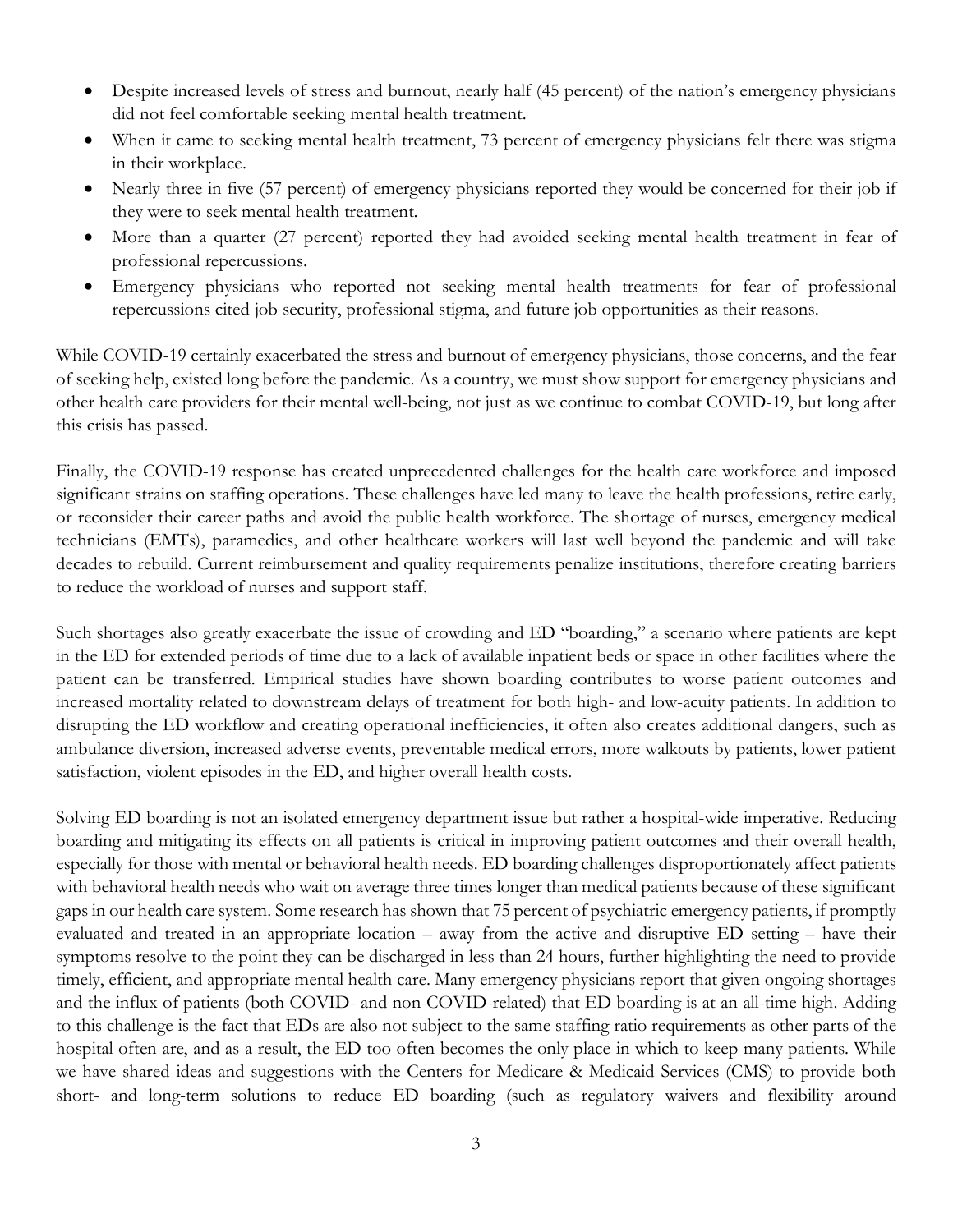documentation requirements that contribute to burnout among nurses), more fundamental efforts to address the root causes of nursing and physician shortages are needed to ensure patients have timely access to care.

## 2. What medium-term and long-term (i.e., over next five years) actions should be taken to mitigate these challenges at the federal government and/or state, local, tribal, and territorial level?

The COVID-19 pandemic has made the need for a single national dashboard for resources and data collection and reporting abundantly clear. At present, a few national dashboards for therapeutics and ECMO exist. These should, be consolidated into a single site, in addition to an updated inventory tracker of essential items such as availability of inpatient beds, ICU beds, and ventilators. We encourage ASPR to look to the private sector or other public partners to fully realize the goal of increased biosurveillance capabilities. For example, throughout much of the pandemic, decision-makers turned to the Johns Hopkins University COVID-19 dashboard to get information about the number of tests, reported cases, deaths, and recovered individuals. Many other public and private entities also developed unique and innovative data collection technologies that have helped identify new disease vectors, provide predictive modeling to track the evolution COVID-19 and new variants, or help assess medical supply chains and surge capacity, among others. However, we urge an exercise of caution in how additional electronic data or information sharing standards are implemented to ensure that they do not impose additional burdens on physicians or further hinder clinical workflows, especially during times of crisis.

Much like increased coordination in health data collection and reporting, we also support coordination efforts between and within states regarding public health directives. Best practices and lessons learned from the current public health emergency should inform the planning of future protocols and prevent reactive response strategies, which are more prone to discord. Likewise, research networks that would work together using common protocols and established data use agreements would allow a more rapid assessment of the best way to care for patients.

In addition, ACEP believes it is essential to incorporate the lessons learned during the COVID-19 response to inform the provision of trauma care, and we support the establishment of a coordinated National Trauma and Emergency Preparedness System (NTEPS) that can provide awareness of resources and surge capacity throughout the health care system, as well as the ability to load balance the system to match patients with appropriate resources and specialty expertise.

Currently, we rely on a patchwork of regional and state trauma systems that have developed to meet the needs of patients in need of acute care. We believe a national trauma system is needed to provide a rapid, effective, and coordinated response to public health emergencies. This coordinated should be built upon a framework of an interconnected network of Regional Medical Operations Coordination Centers (RMOCCs) to improve regional care delivery by facilitating the most appropriate level of care based on individual patient acuity, while also maintaining patient safety and keeping patients in local facilities that are capable of providing high quality care.

We envision these RMOCCs as having the following essential functions:

- Operationalize the regional plan for patient distribution and health system load balancing for any mass casualty or large public health event;
- Facilitate clinical expertise and consultation for all health-related hazards and coordinate the expertise into the regional plan through current hazard vulnerability assessments;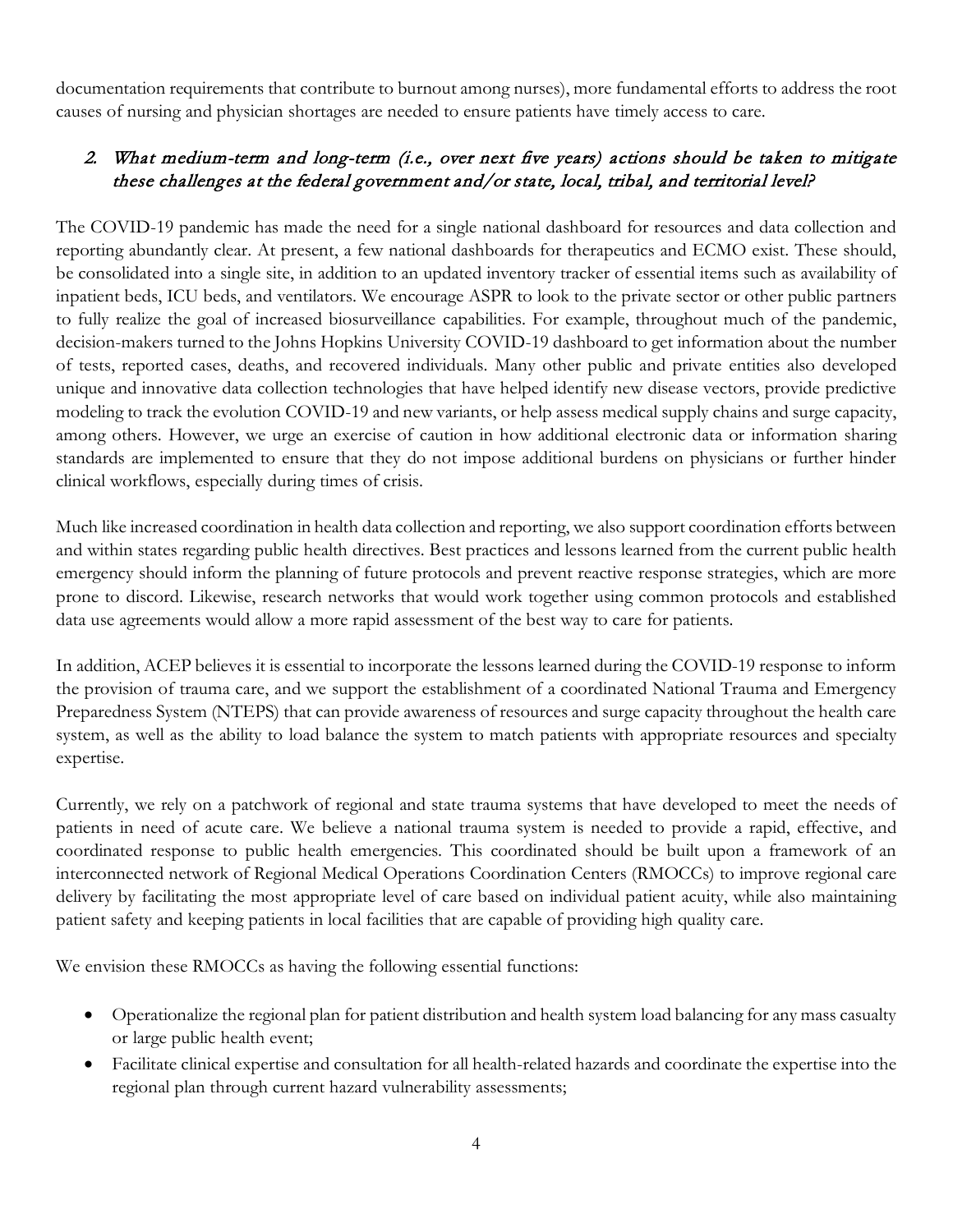- Integrate all levels of healthcare leadership (public health, administrative, physician and nursing) from the regional health systems and hospitals into the framework of the emergency operations center and operational plans;
- Provide real time situational awareness of health care capability and capacity to all regional healthcare systems and other salient healthcare entities. This function includes data collection, analysis, and dissemination (i.e., hospital and EMS capacity data);
- Support dynamic movement of patients when required and load balance the medical facilities to mitigate the need for crisis standards implementation and resource rationing;
- Provide a single point of contact at both the RMOCC and at each hospital/health system for referral requests and life-saving resource sharing;
- Align and coordinate regional resources (e.g., supplies, equipment, medications, etc.) and personnel with the goal of maintaining regional systems for time sensitive care such as cardiac, stroke and trauma that may or may not be directly impacted by the surge event; and
- Provide a communication link to other RMOCCs to lead or participate in a broader coordinated multiregional, state, or national effort. This includes both a multi-state response and nationwide network integration.

Though some of these concepts are included in ASPR's *Draft Guidelines Regional Health Care Emergency Preparedness and Response Systems*, we and our partners in this effort continue to encourage ASPR to make Medical Operations Coordination Centers the centerpiece of the regionalized approach. As it stands now, our country does not yet have a National Trauma System capable of mounting a rapid, effective, and coordinated response to future pandemics, mass casualty events, or other public health emergencies. Given our extensive experience in responding to these types of events, we would welcome the opportunity to work with ASPR to help realize the promise of a truly coordinated medical preparedness and response system.

Inconsistencies in public health directives and confusing, frequently changing, and often conflicting information and guidance disseminated to both the public and to the health care community has accelerated the erosion of trust in science, healthcare, and governmental institutions. It is critical that trust in science be re-established.

As stated above, the shortage of nurses and other healthcare workers and support staff underscores the need for reexamination of current regulations and expectations of healthcare workers. It must be understood that clinical staff well-being, and therefore workforce retention, is primarily dependent upon an organizational culture supportive of wellness, as well as the efficiency of the practice environment. Ensuring peak performance from clinical staff is critical and cannot occur without an ongoing effort to support and protect staff wellness and resilience, not exclusively at times of crisis. ACEP supports the imperative critical efforts to address mental health challenges faced by healthcare workers as a result of the COVID-19 pandemic; however, a stigma against mental health persists in the healthcare community.

Furthermore, ACEP supports the expansion and implementation of research networks to collaborate on best practices and public health directives to develop proactive preparedness and response plans. Translating research into evidence-based practices to improve preparedness and response efforts means that we are taking concrete steps to learn from the lessons of the pandemic. It is critical that these activities take into account the unique challenges that public health emergencies pose both within and beyond the clinical environment.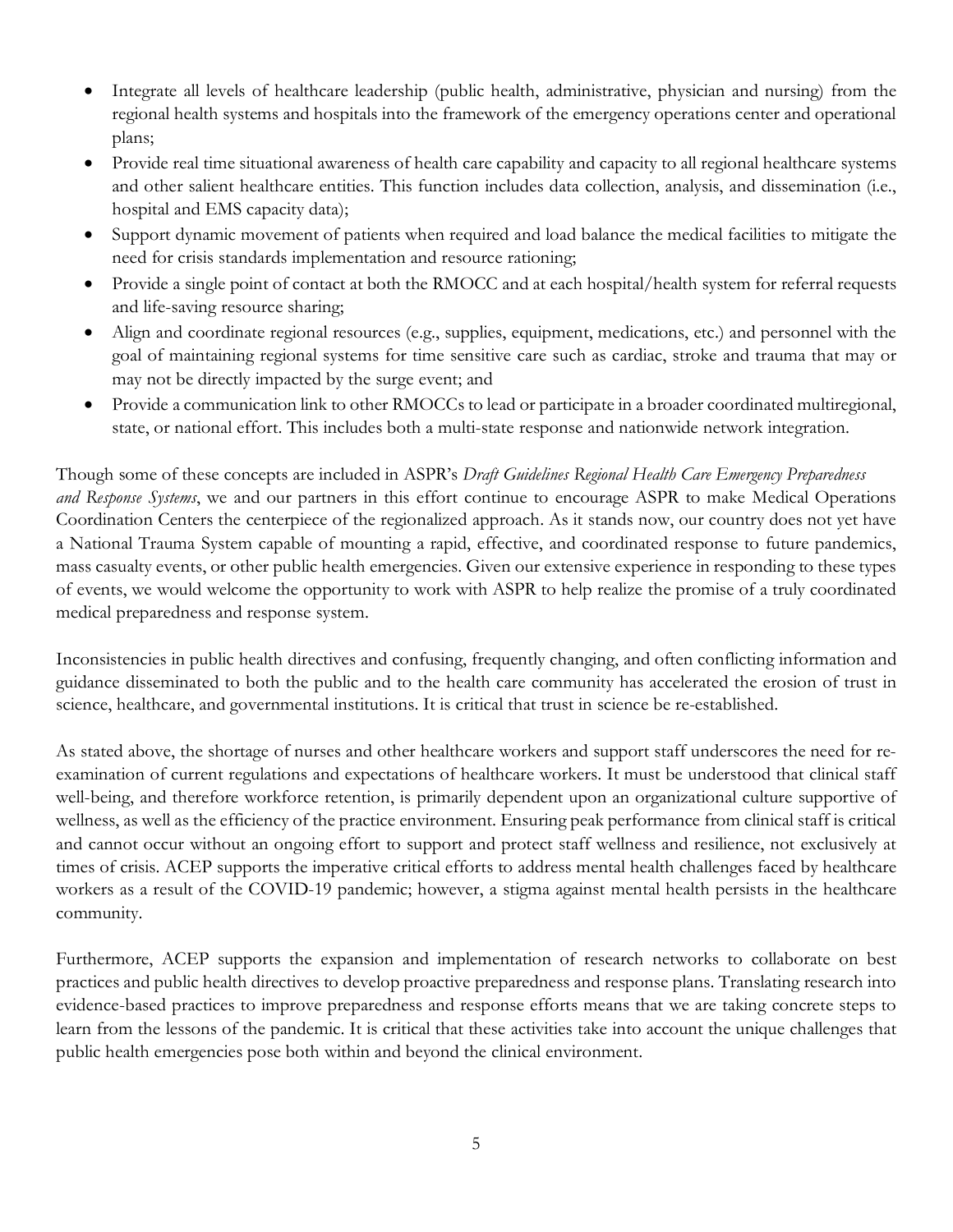### 3. What public health and medical preparedness, response, and recovery opportunities or promising practices should be capitalized on over the next five years?

The COVID-19 pandemic proved that the use of telehealth services is a crucial innovation in the delivery of healthcare services. Telehealth provided essential services to patients during this pandemic, allowing many patients to obtain care without travel or potential exposure.

During the COVID-19 crisis, CMS made two critical telehealth policy changes that impacted emergency medicine specifically – (1) allowing medical screening exams (MSEs), a requirement under the Emergency Medical Treatment and Labor Act (EMTALA), to be performed via telehealth; and (2) adding the ED evaluation and management (E/M) codes to the list of approved Medicare telehealth services. These policy changes have temporarily allowed some EDs to further invest in their existing telehealth programs and allowed others to initiate new programs to better serve their patients. Being able to perform MSEs via telehealth over the course of the pandemic has helped protect emergency physicians and their patients from unnecessary exposure to the virus and helped preserve the limited supply of PPE. Furthermore, having the ED E/M codes on the approved list of Medicare telehealth services has given EDs an appropriate and consistent reimbursement mechanism to support their telehealth programs.

ACEP strongly believes that we cannot let the great strides we have made in the delivery of emergency telehealth services simply come to an abrupt end once the pandemic ends. To ensure that patients continue to get timely, personalized, high-quality care, and that our nation's hospitals can maintain the capacity they need to provide emergency care at all times, we need to make sure that federal and state policies keep pace with clinical innovation. We have therefore requested that Congress change the Medicare telehealth statute. Once the pandemic ends, CMS loses its ability to grant Medicare the telehealth flexibilities that allow any physician to provide services from any physical location. Congress can ensure patient access to telehealth after the pandemic by repealing the "originating site" requirement, which forces patients to travel to certain healthcare facilities to receive telehealth services instead of allowing them to receive medical attention from the convenience of their home. CMS has temporarily instituted this change because of COVID-19 and Congress should make it permanent.

All state Medicaid programs and health plans should follow Medicare's lead as well. Health plans and states should embrace telehealth with the same enthusiasm as Medicare and align their telehealth policies with Medicare's to ensure consistent regulation, licensure, billing, and coding for emergency telehealth services. Different billing rules and state regulations make reimbursement inconsistent and adds administrative challenges that hinder the sustainability of these new and vital telehealth programs.

Another promising effort was the ability for the federal, state, and local governments to create and operate mass vaccination sites that helped get shots into arms as quickly as possible once the COVID-19 vaccines became available. It would be useful to keep the processes in place that allowed for such a coordinated and expediated effort. In addition, many emergency departments across the country were able to vaccinate their patients, although prior to the pandemic, vaccinations are not routinely provided in this setting. Maintaining the infrastructure and support necessary to conduct vaccinations in emergency departments will be extremely important to prepare for the next pandemic.